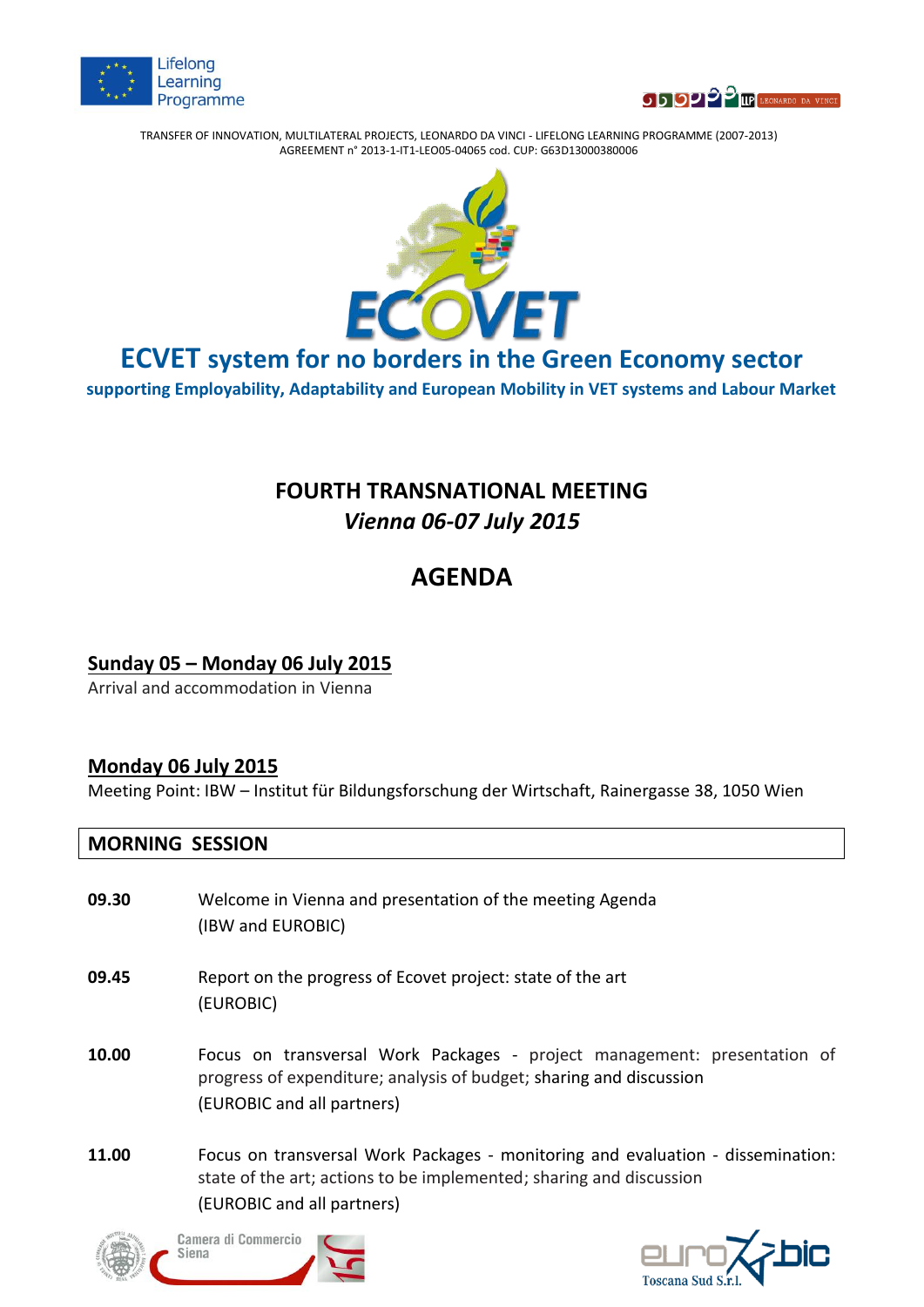





TRANSFER OF INNOVATION, MULTILATERAL PROJECTS, LEONARDO DA VINCI - LIFELONG LEARNING PROGRAMME (2007-2013) AGREEMENT n° 2013-1-IT1-LEO05-04065 cod. CUP: G63D13000380006

- **12.00** Presentation of the comparative matrix as a final proposal of adaptation (CONFAO and EUROBIC)
- **12.40** Partners round table discussion
- **13.00** Lunch break

#### **AFTERNOON SESSION**

- **14.30** Presentation of the Format of Memorandum of Understandings (MoU) and the Format of Learning Agreement (LA) (CONFAO and EUROBIC) **15.00** Partners round table: sharing and discussion about project outcomes (adaptation proposal and formats)
- **15.30** Presentation of experimentation/testing plan; sharing and discussion (CONFAO and EUROBIC)
- **16.00** Partners round table discussion
- **16.30** Recap of the meeting conclusions
- **17.00** Planning next project steps (with particular attention to the conclusion of the project)
- **17.30** End of the partners meeting

#### **20.00 Partnership dinner in Vienna**